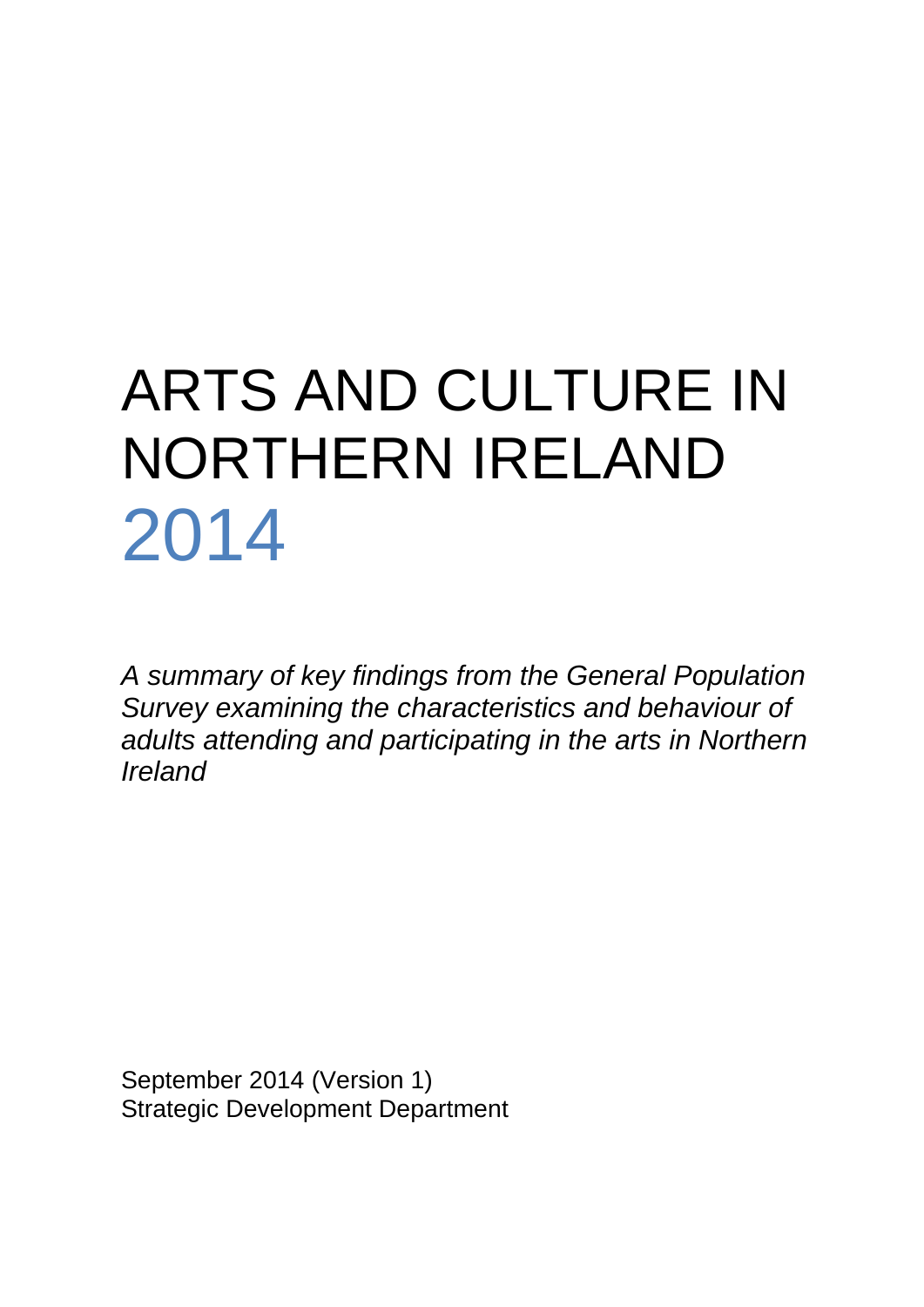|                                                                      | Percentage                                         |                              |                |                |      |      |
|----------------------------------------------------------------------|----------------------------------------------------|------------------------------|----------------|----------------|------|------|
|                                                                      | <b>Significant</b><br>changes<br><b>since 2004</b> | 2004                         | 2007           | 2009           | 2011 | 2014 |
| Has engaged with the arts in the last<br>year                        |                                                    | 74.7                         | 77.6           | 76.7           | 82.2 | 78.9 |
| Has engaged with the arts in the last<br>year (with disability)      |                                                    | 54.6                         | 57.7           | 56.7           | 63.9 | 52.3 |
| Has engaged with the arts in the last<br>year - Belfast              |                                                    | 74.7                         | 76.9           | 72.9           | 87.1 | 76.9 |
| Has engaged with the arts in the last<br>year - East NI              | $\hspace{0.5cm}$                                   | 76.2                         | 79.0           | 79.7           | 81.7 | 80.7 |
| Has engaged with the arts in the last<br>year - West NI              | $\hspace{0.5cm}$                                   | 72.7                         | 76.1           | 74.4           | 81.0 | 77.3 |
| Has engaged with the arts in the last<br>year (most deprived 20%)    | $\overline{\phantom{0}}$                           | $\blacksquare$               | $\blacksquare$ | $\blacksquare$ | 75.9 | 69.9 |
| Has engaged with the arts - urban                                    | $\hspace{0.5cm}$                                   | 74.4                         | 79.3           | 78.1           | 82.5 | 78.2 |
| Has engaged with the arts - rural                                    | $\overline{\phantom{0}}$                           | 75.0                         | 75.4           | 73.9           | 81.7 | 80.1 |
| <b>Attendance</b>                                                    | $\equiv$                                           |                              |                |                |      |      |
| Has attended 1+ event in the last year                               | $\overline{\phantom{a}}$                           | 73.3                         | 75.8           | 73.6           | 80.5 | 77.3 |
| Had attended 1+ event in the last year<br>(18 to 24 age group)       | $\overline{\phantom{a}}$                           | 89.7                         | 93.2           | 90.7           | 94.9 | 95.2 |
| Have attended 3+ event in the last year                              |                                                    | 36.5                         | 41.4           | 41.6           | 49.0 | 43.0 |
| Had attended the arts in the last year<br>(most deprived 20%)        | <b>NA</b>                                          | $\qquad \qquad \blacksquare$ |                |                | 74.4 | 66.5 |
| No events attended in the last year<br>(excluding film)              | $\overline{\phantom{a}}$                           | 11.2                         | 9.7            | 7.9            | 8.6  | 8.2  |
| Have visited a community festival                                    | $\overline{\phantom{0}}$                           | 13.8                         | 12.2           | 15.2           | 19.5 | 18.4 |
| Have visited a play or drama                                         |                                                    | 22.5                         | 25.9           | 28.1           | 30.8 | 25.1 |
| Have visited a rock or pop music<br>concert                          |                                                    | 20.8                         | 23.6           | 24.3           | 25.5 | 24.6 |
| Have visited an exhibition of art,<br>photography or sculpture       |                                                    | 12.4                         | 11.3           | 10             | 13.2 | 12   |
| Participation                                                        |                                                    |                              |                |                |      |      |
| Has participated with the arts in the past<br>year                   |                                                    | 22.8                         | 22.3           | 25.8           | 29.7 | 30.3 |
| Had participated with the last year (18 to<br>24 age group)          |                                                    | 33.2                         | 36.8           | 35.2           | 48.6 | 41.8 |
| Had participated in the arts in the last<br>year (most deprived 20%) | <b>NA</b>                                          | ÷,                           |                |                | 21.6 | 21.2 |
| Had participated in the arts - urban                                 | $\overline{\phantom{0}}$                           | 21.2                         | 22             | 26.5           | 30.5 | 27.9 |
| Had participated in the arts - rural                                 |                                                    | 24.9                         | 22.7           | 24.6           | 28.5 | 34.5 |
| Had participated in craft                                            |                                                    | 6.7                          | 5.5            | 6.8            | 9.7  | 10.5 |
| Had participated in photography or film<br>making                    |                                                    | 3.6                          | 3.8            | 7.1            | 7.9  | 8.3  |

# **Headline measures for Arts and Culture in Northern Ireland, 2014**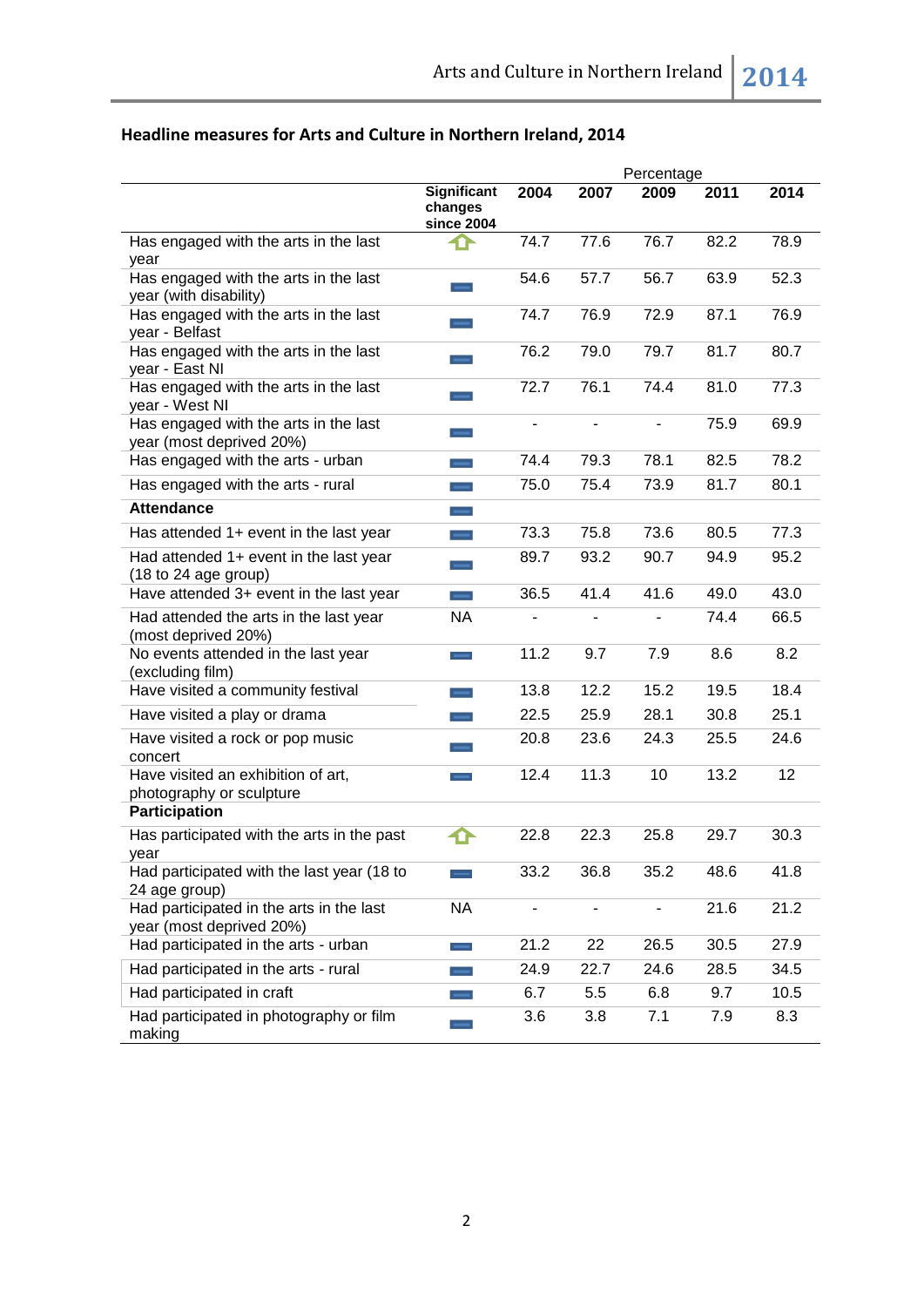#### **KEY FINDINGS**

Arts and Culture in Northern Ireland (2014) reports the characteristics and behaviours of adults attending and participating in arts and culture in Northern Ireland based on the findings of an omnibus survey of the resident adult population. Findings from the most recent survey which was run in January 2014 tell us that:

- Seventy-nine per cent of the adult population engaged with the arts either as a participant or attendee within the 12 months prior to the survey. This continues a steady upward trend.
- Forty three per cent of adults engaged with the arts three or more times in the previous 12 months, an increase from 37% in 2004.
- Seventy eight per cent of adults lived in urban areas compared to 80% living in rural areas. This is the first time since the 2004 that rural engagement has exceeded urban, although the difference was not significant.
- Engagements levels in the arts across each of the defined geographies (Belfast, East and West Northern Ireland) are largely the same, reflecting the upward overall trend described at the Northern Ireland level.
- Youth engagement remains strong, with 96% of 16 to 24 year olds enjoying the arts.
- There was a reduction in the proportion of older people (aged 65 and over) engaging with the arts compared to 2011. Despite this, the long-term trend remains positive.
- Arts engagement rates for the least deprived group was 86%, falling to 70% for the most deprived group. Engagement habits for the most deprived group are slightly different compared to the least deprived, with this cohort more likely to attend street art (e.g. performances in parks) and culturally specific festivals, like the Mela.
- Comparison in the factors preventing adults from engaging in the arts between the 2004 and 2014 surveys show that time constraints represent an increasingly prominent barrier. 'Difficulty in finding time' increased significantly as a barrier, from 27% in 2004 to 41% in 2014.
- There was a significant decrease in overall arts attendance levels between 2011 and 2015 from 81% to 77%, although long-term attendance shows a steady upward trend.
- **There was no change in participation levels between 2011 and 2014 which** remained at 30%. A comparison with 2004 demonstrates a significant change in adult participation in the arts, increasing by 7 percentage points.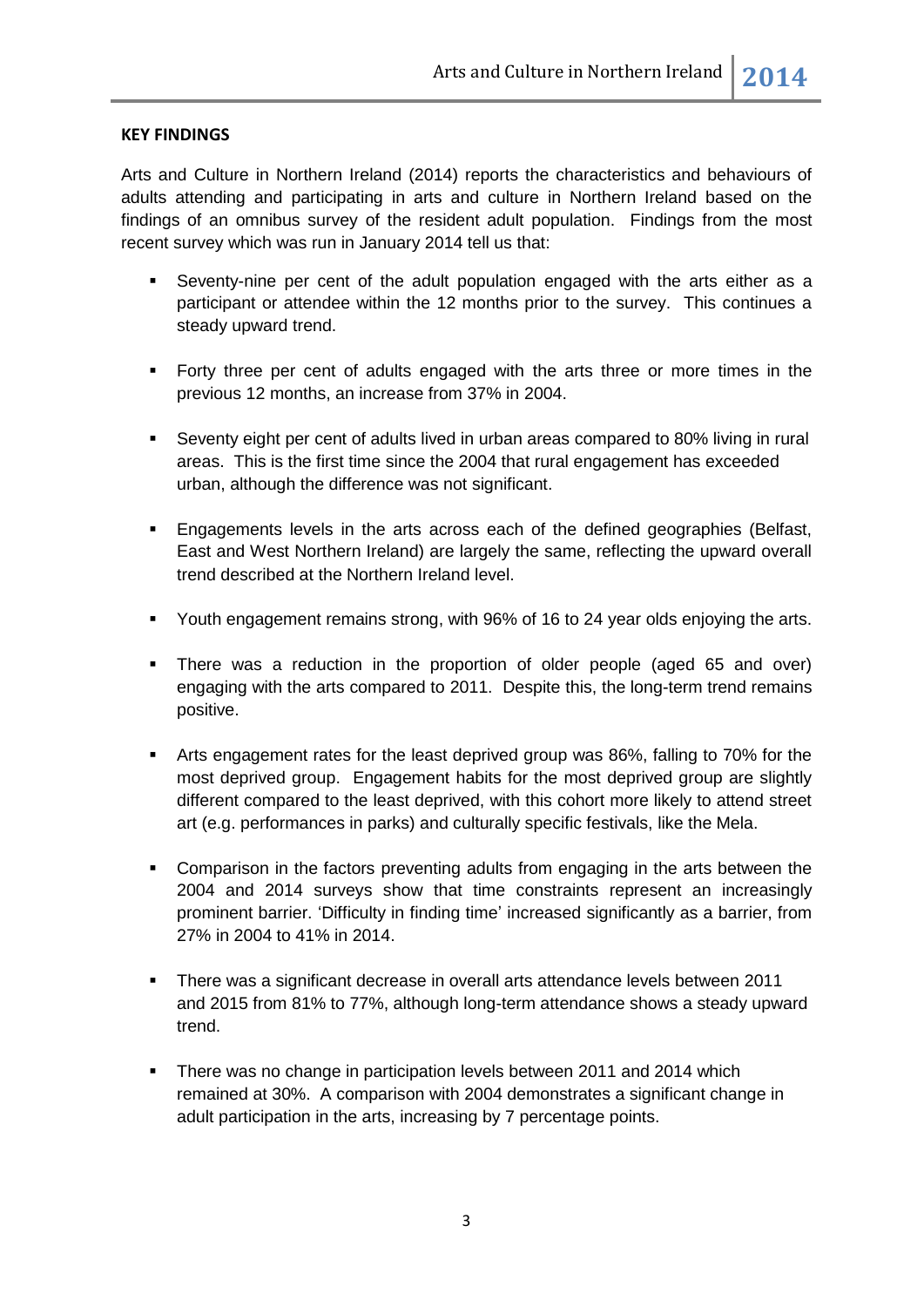- There is a broad consensus across demographic groups on the actual and tangible contribution that culture and the arts make in community building, personal development and enhancing the image and profile of Northern Ireland.
- There is a strong consensus in favour of government funding of the arts.<sup>1</sup> A relatively low percentage of Northern Ireland residents are prevented from engaging in the arts by cost factors, the availability/proximity of arts venues or due to a lack of interest.

 1 Based on data from the 2011 survey.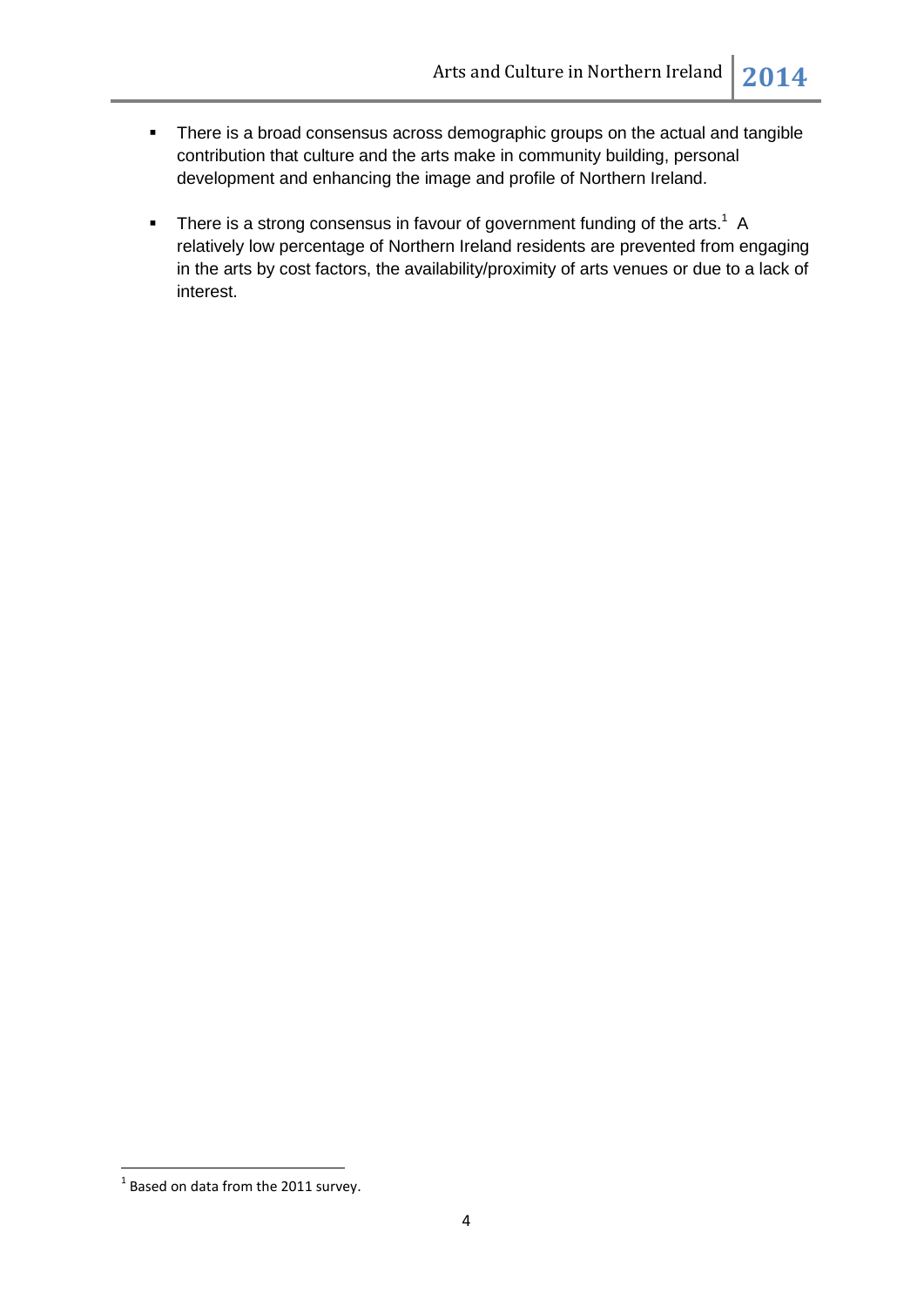# **CONTENTS**

Arts and Culture in Northern Ireland is a producer of Official Statistic and has been produced to the standards set out in the Code of Practice for Official Statistics. As a producer of Official Statistics, the Arts Council of Northern Ireland is required to comply with the Code of Practice for Official Statistics published by the UK Statistics Authority in January 2009 and the associated Pre Release Access Order (Northern Ireland) 2009. Further information on the Arts Council's responsibilities relating to Official Statistics can be found at:

<http://www.artscouncil-ni.org/research-and-development/official-statistics>

We want these statistics to meet your needs by helping to inform decisions and deepen your understanding of arts consumption in Northern Ireland. If you have any comments on how this data can be made more accessible please contact the Arts Council's Lead Official for Official Statistics, Graeme Stevenson on: 02890 385 243 or at [gstevenson@artscouncil-ni.org.](mailto:gstevenson@artscouncil-ni.org)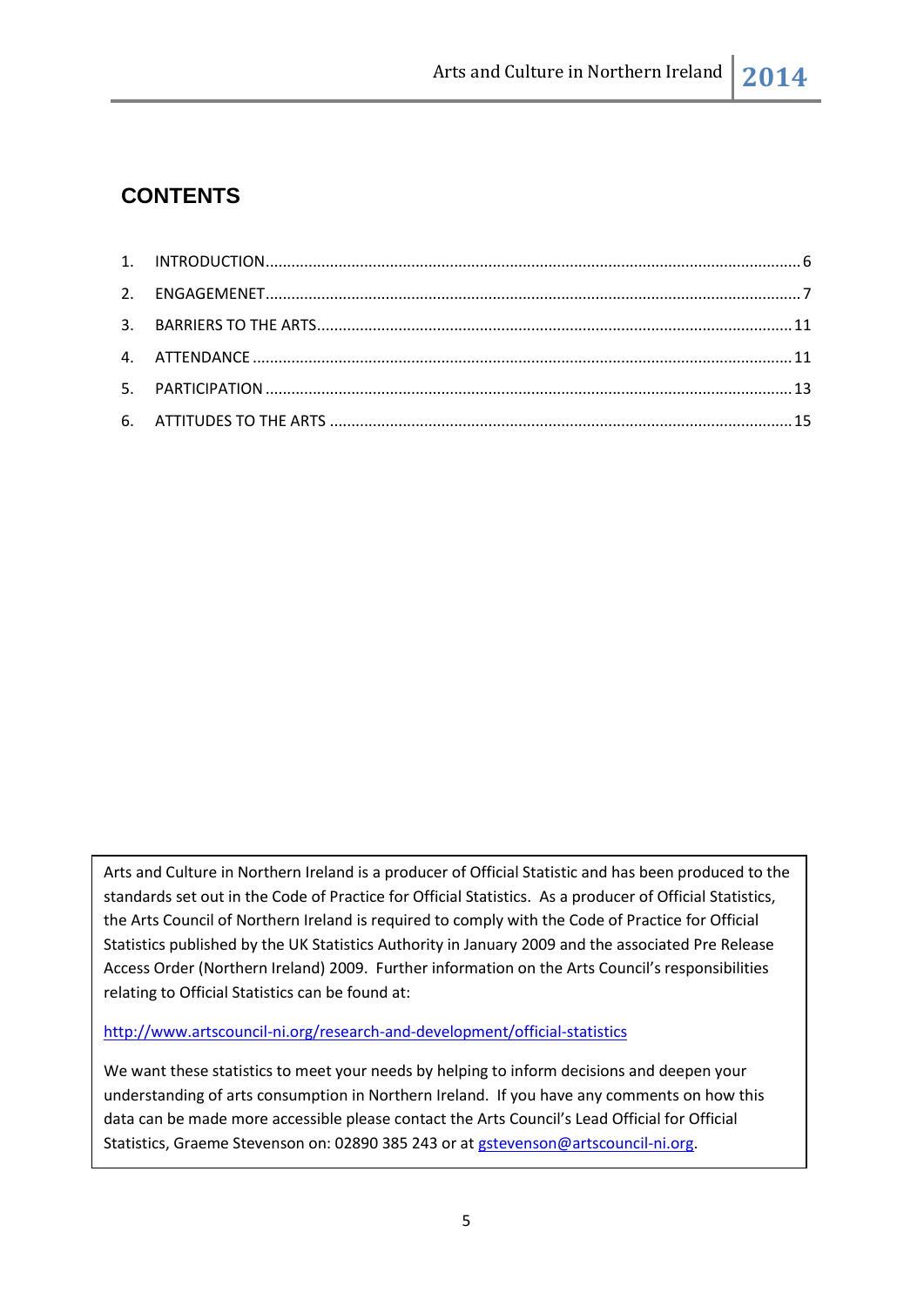## <span id="page-5-0"></span>**1. INTRODUCTION**

Arts and Culture in Northern Ireland (2014) describes the findings from an omnibus survey of a representative sample of people living in Northern Ireland. The fieldwork was commissioned by the Arts Council of Northern Ireland and carried out by the Central Survey Unit in January 2014. Findings are designed to provide a snapshot of the characteristics and behaviours of adults attending and participating in the arts in Northern Ireland.

This report represents the fifth such survey in the series, complementing others competed in 2004, 2007 and 2009 and 2011 and spanning a ten year period. The statistics provide a reliable and current data source which is used for a range of strategic purposes including planning, performance measurement, artform strategy development and equality impact assessment. Findings are designed to support government department, academics, charities and the arts sector strengthen evidence bases used for policy making decisions and for advocacy purposes.

Trends in engagement provide invaluable information for needs assessment, programme planning, programme evaluation, and policy development activities. Examining data over time also allows us to make cautious predictions about future rates of engagement.

The report explores in more detail: levels of engagement (the combination of attendance and participation); levels of attendance and participation; and barriers to the arts. The analysis is provided at an overall general population level but also considers findings relative to a number of population sub-groups including age, sex, social class and disability.

The results presented in this report are based on interviews conducted between 6th January and 8th February 2014. The total sample size for the period was 1,217. Statistical significance tests have been run on all estimates at a 95% level. All differences and changes reported are statistically significant at the 95% confidence level. This means the probability that any given difference happened by chance is low. The responses to this survey have been weighted so that the age and sex profile of respondents matches the Northern Ireland population age 16 and over. The reported rates of attendance and participation in arts related activity will be subject to a degree of recall error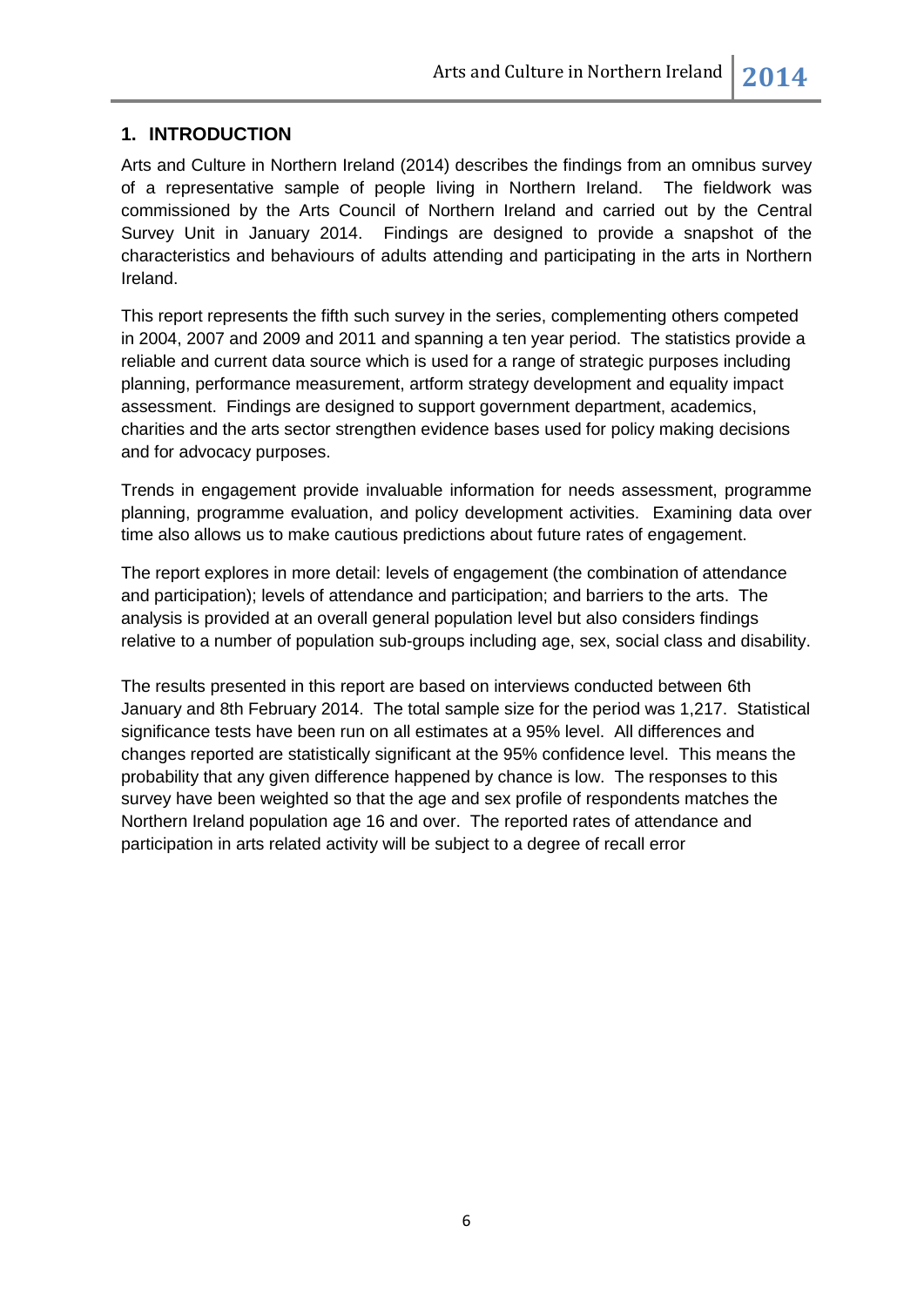#### <span id="page-6-0"></span>**2. ENGAGEMENET**

Arts and Culture in Northern Ireland is designed to provide reliable and up-to-date information on the composition, characteristics and behaviour of adults attending and participating in the arts in Northern Ireland. The Arts Council combines attendance and participation to provide an overall measure of arts engagement, the breakdown of which can be seen in [Figure 1](#page-6-1).

The arts continue to be enjoyed by a large proportion of the population. In 2014, 79% engaged with the arts either as participant or attendee, continuing a stable upward trend established in 2004.

For the first time since the initial survey was conducted in 2004, the same proportion of men and women (79%) engaged in the arts. This contrasts with 2007 when there was a 7 percentage point difference in engagement levels between the two genders (81% of women and 74% of men).

<span id="page-6-1"></span>



The following observations relating to engagement can be made based on the 2014 survey findings: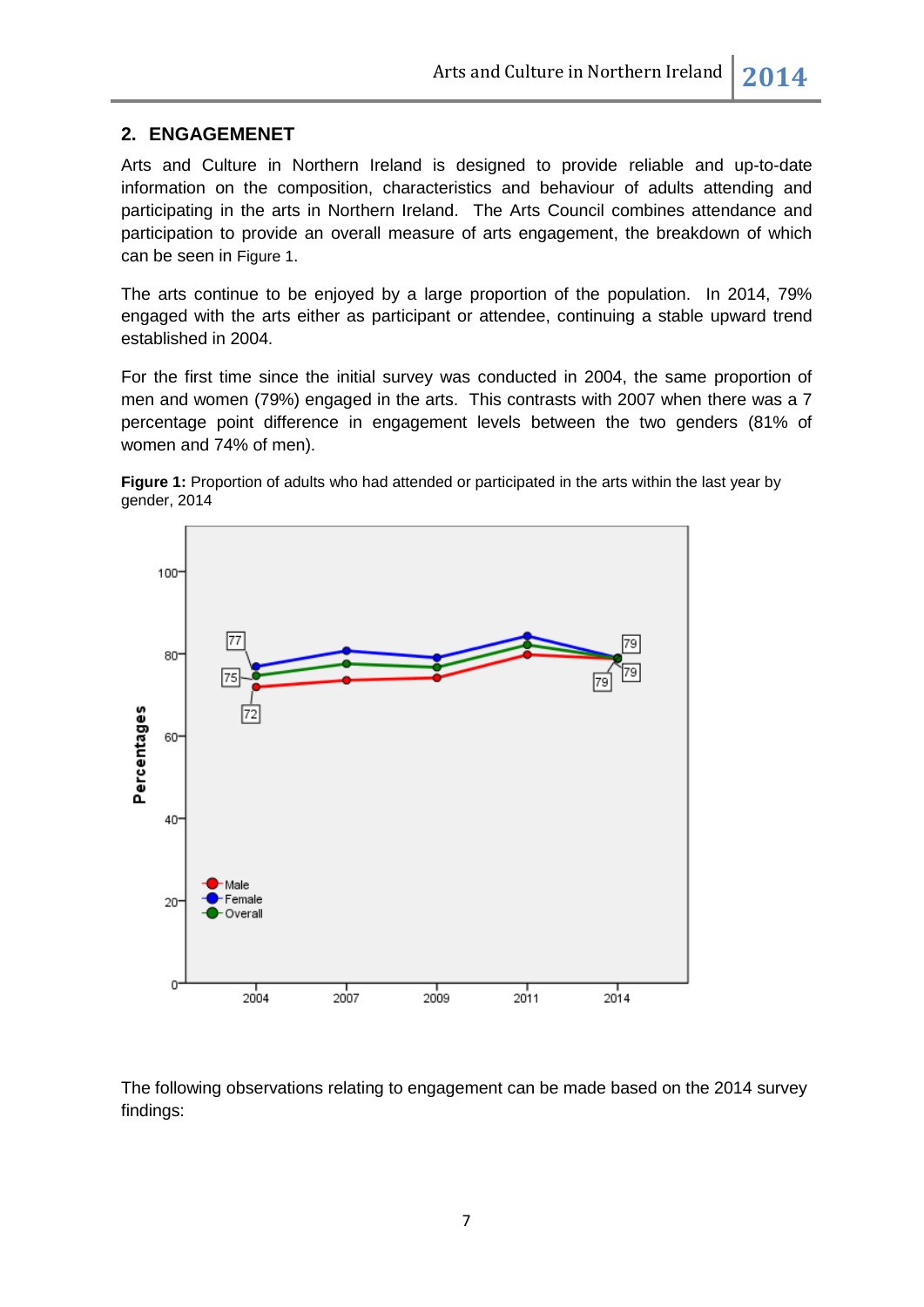- 43% of adults engaged with the arts three or more times in the previous 12 months, an increase from 37% in 2004. Despite this long-term increase, engagement levels have fallen back from a peak of 49% in 2011.
- **21% of adults had not engaged with the arts at all in the previous 12 months prior** to the 2014 survey, a reduction of 4 percentage points compared to 2004. This year's figure continues a gradual downward trend in the proportion of the population not engaging with the arts at all.
- There remains little difference in the proportion of adults engaging in the arts from either an urban or rural area. In 2014, 78% lived in urban areas compared to 80% living in rural areas. This is the first time since the 2004 that rural engagement has exceeded urban, although the difference was not significant.
- Figure 2 shows a reduction in the proportion of disabled people engaged in the arts from 64% in 2011 to 52% in 2014, continuing a volatile trend in engagement levels since 2009 by this sub-group.

**Figure 2:** Proportion of disabled adults who had attended or participated in the arts within the last year, 2014

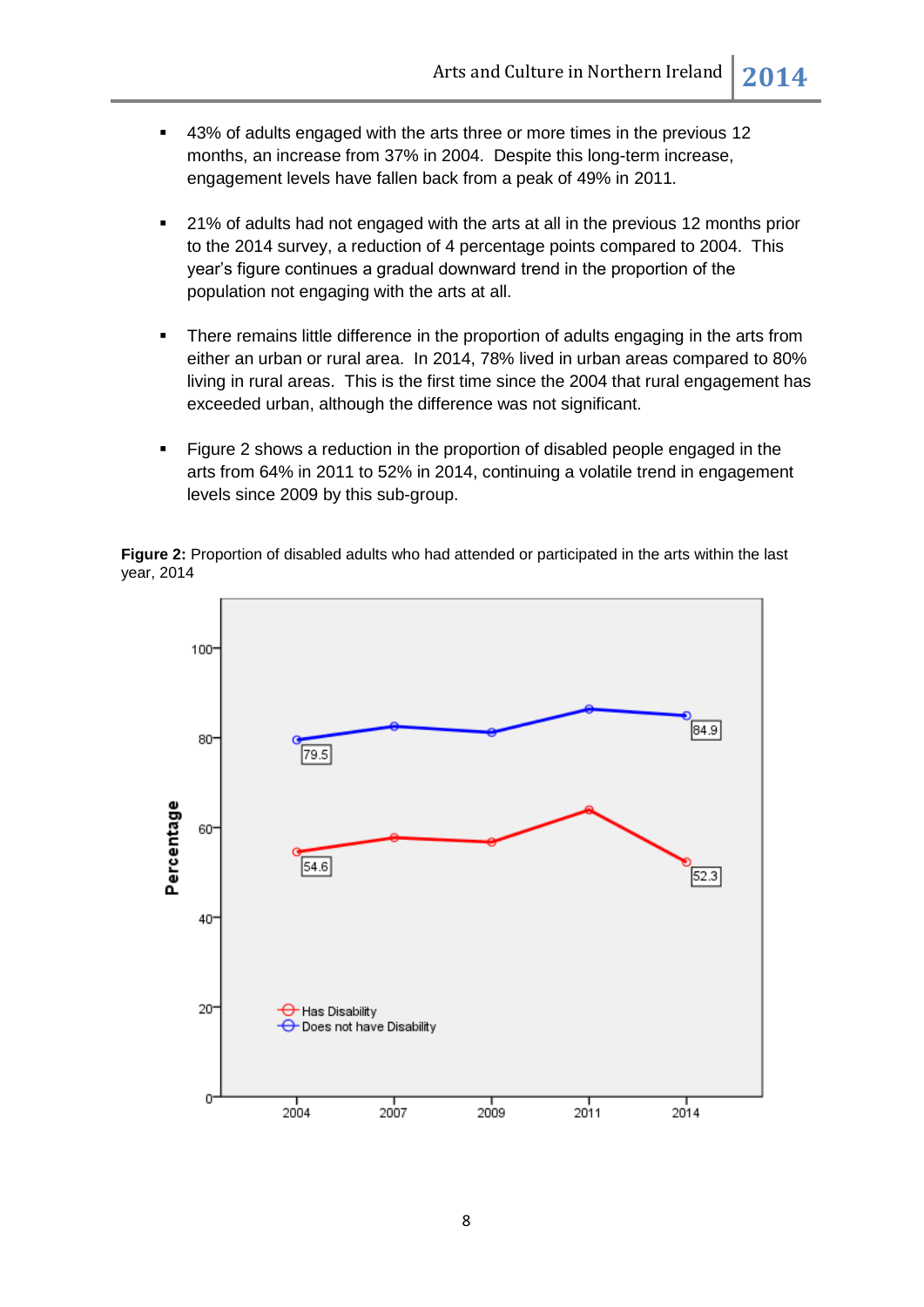Since 2004 there has been a steady increase in the proportion of adults engaging in the arts within each of the broad geographical areas defined within the survey. These areas are Belfast, East Northern Ireland and West Northern Ireland.<sup>2</sup> Table 1: [Percentage of adults engaging in the arts by geography, 2004 to 2014](#page-8-0) show that engagement rates by geography in 2014 were largely consistent and continue a gradual upward trend. Belfast shows slightly greater variability at each survey point.

|                       | 2004 | 2007 | 2009 | 2011 | 2014 |
|-----------------------|------|------|------|------|------|
| Belfast               | 74.7 | 76.9 | 72.9 | 87.1 | 76.9 |
| East Northern Ireland | 76.2 | 79.0 | 79.7 | 81.7 | 80.7 |
| West Northern Ireland | 72.7 | 76.1 | 74.4 | 81.0 | 77.3 |

<span id="page-8-0"></span>Table 1: Percentage of adults engaging in the arts by geography, 2004 to 2014

 [Figure 3: Proportion of adults attending or participating in the arts within the last year, by age](#page-8-1)  [group, 2004 to 2014](#page-8-1) shows the proportion of adults (by age group) engaging in the arts (between 2004 and 2014). Adults aged 65 and over had lower arts engagement rates (55%) than any other age group, although this age group has seen a significant increase in engagement since 2004, from 45% to 55%. Engagement rates for younger age groups have shown a more steady increase since 2004.

<span id="page-8-1"></span>**Figure 3:** Proportion of adults attending or participating in the arts within the last year, by age group, 2004 to 2014

**.** 

 $2$  The District Council areas that comprise each area can be seen in Appendix x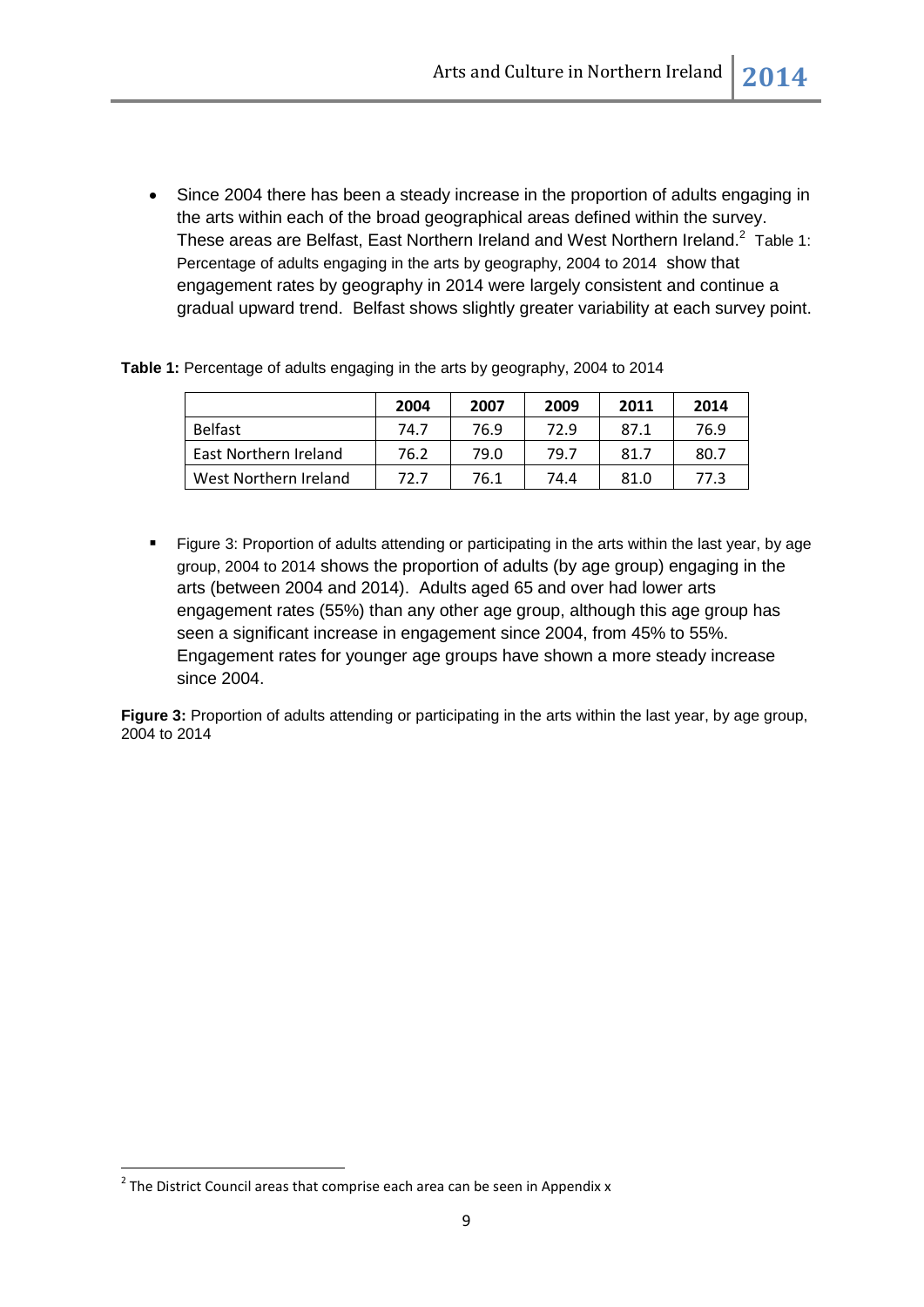

Figure 4: Proportion of the adults engaging in the arts within the last year, by deprivation, 2011 and 2014

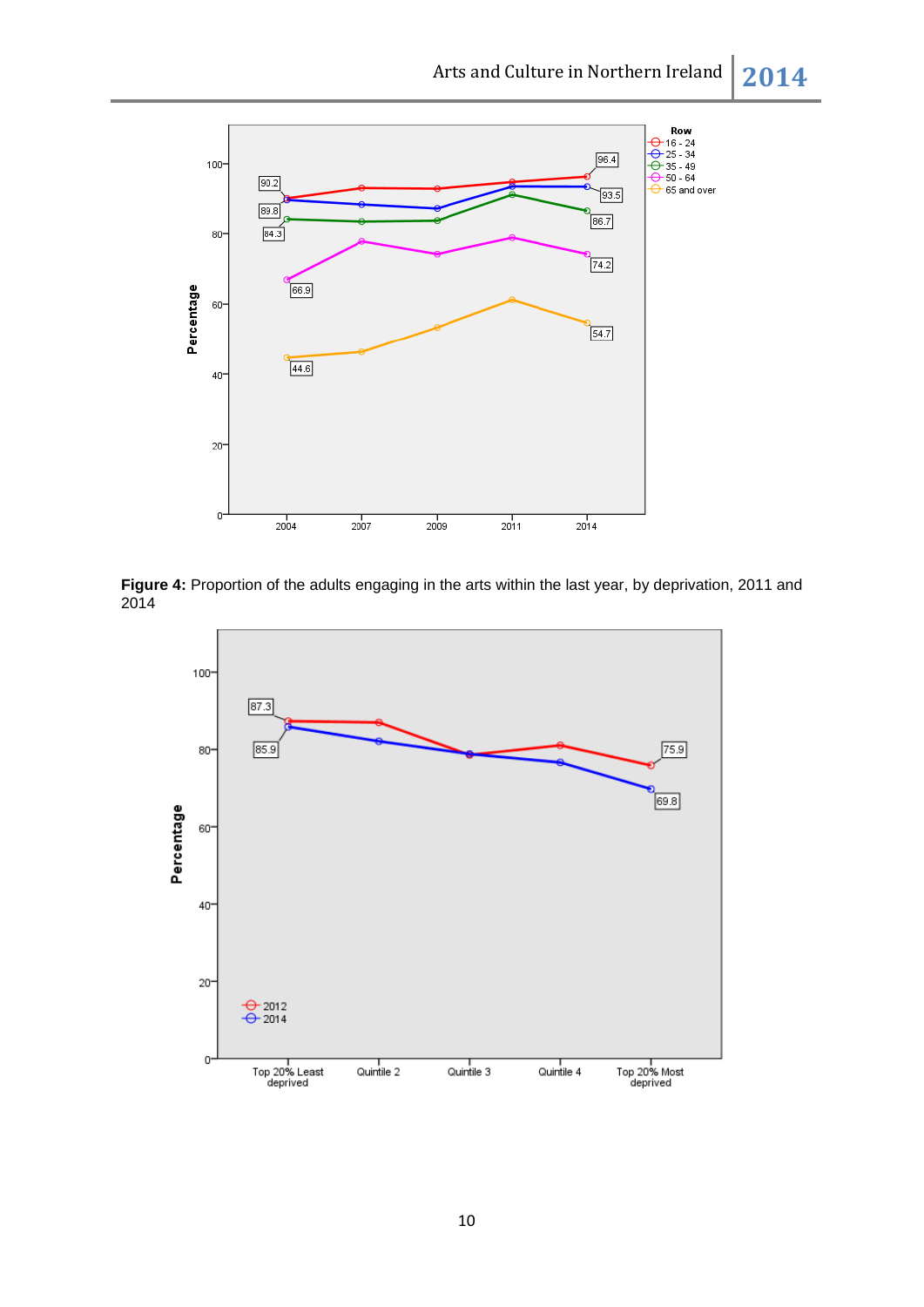[Figure 9: Adult arts participation in the last 12 months, 2004 to 2014, showing no events](#page-14-0)  [participated, 1+ events participated and 3+ events participateds](#page-14-0)hows the proportion of adults engaging with the arts within the last year, using data from the 2011 and 2014 surveys.<sup>3</sup> The areas of multiple deprivation are divided into 5 areas (quintiles) ranging from those living in the 20% least deprived areas to those living in the 20% most deprived areas.

Arts engagement rates in 2014 for the least deprived quintile was 86%, falling to 70% for the most deprived quintile.

This survey shows a relationship between arts engagement and deprivation. At an event level, people who live in the most deprived areas are more likely than those from the least deprived areas to attend street art (e.g. performances in parks) and culturally specific festivals, like the Mela. In each of these cases, the differences are not statistically significant but the overall trends are sufficiently distinct to highlight.

### <span id="page-10-0"></span>**3. BARRIERS TO THE ARTS**

1

[Figure 5: Percentage of adults identifying barriers preventing attendance or participation in the arts,](#page-10-1)  [2004 and 2014](#page-10-1) shows a comparison between 2004 and 2014 in the percentage of adults identifying barriers to the arts. Findings show little change in the barriers preventing engagement, with the exception of those reporting 'difficulty in finding time'. This increased significantly from 27% in 2004 to 41% in 2014.

There was a substantial, although not significant decreases in proportion of adults reporting they would 'rather spend time in other ways' and 'not really interested' suggesting a greater, more general, predisposition to engaging with the arts.

<span id="page-10-1"></span>Figure 5: Percentage of adults identifying barriers preventing attendance or participation in the arts, 2004 and 2014

<sup>&</sup>lt;sup>3</sup> The Northern Ireland Multiple Deprivation Measure (NIMDM) 2010 is the official measure of spatial deprivation and is used to identify small area concentrations of multiple deprivation.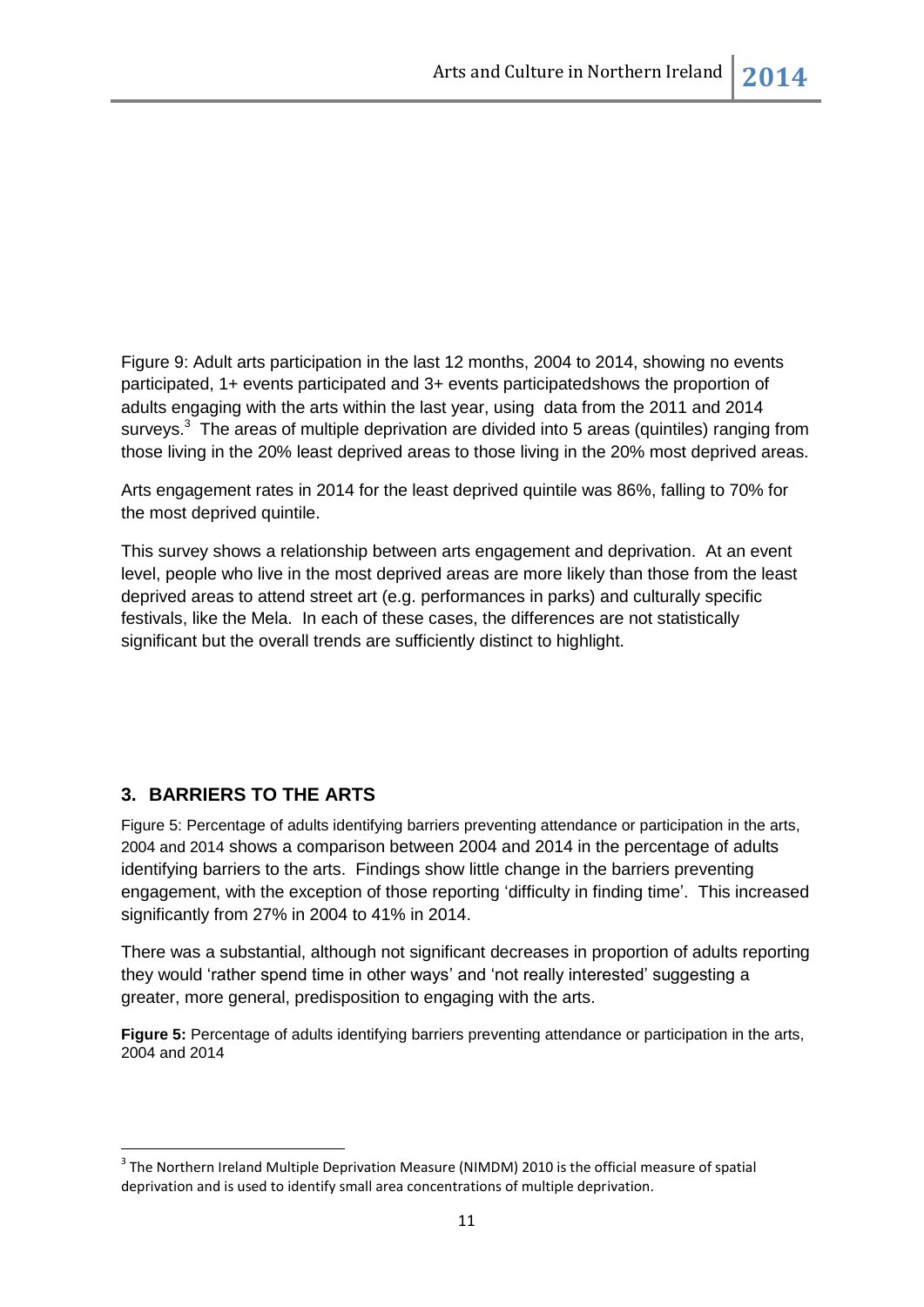

### <span id="page-11-0"></span>**4. ATTENDANCE**

There was a significant decrease in overall arts attendance levels between 2011 and 2015 from 81% to 77%.

[Figure 6: Arts attended by adults in the last 12 months, 2014, showing significant changes since 20](#page-11-1) shows attendance at an individual event level, highlighting significant changes since 2004. Street Art (e.g. performances in parks) and culturally specific festivals (e.g. Mela) were included as new categories in the 2014 survey to reflect the growth in popularity of these artform areas.

<span id="page-11-1"></span>**Figure 6:** Arts attended by adults in the last 12 months, 2014, showing significant changes since 2004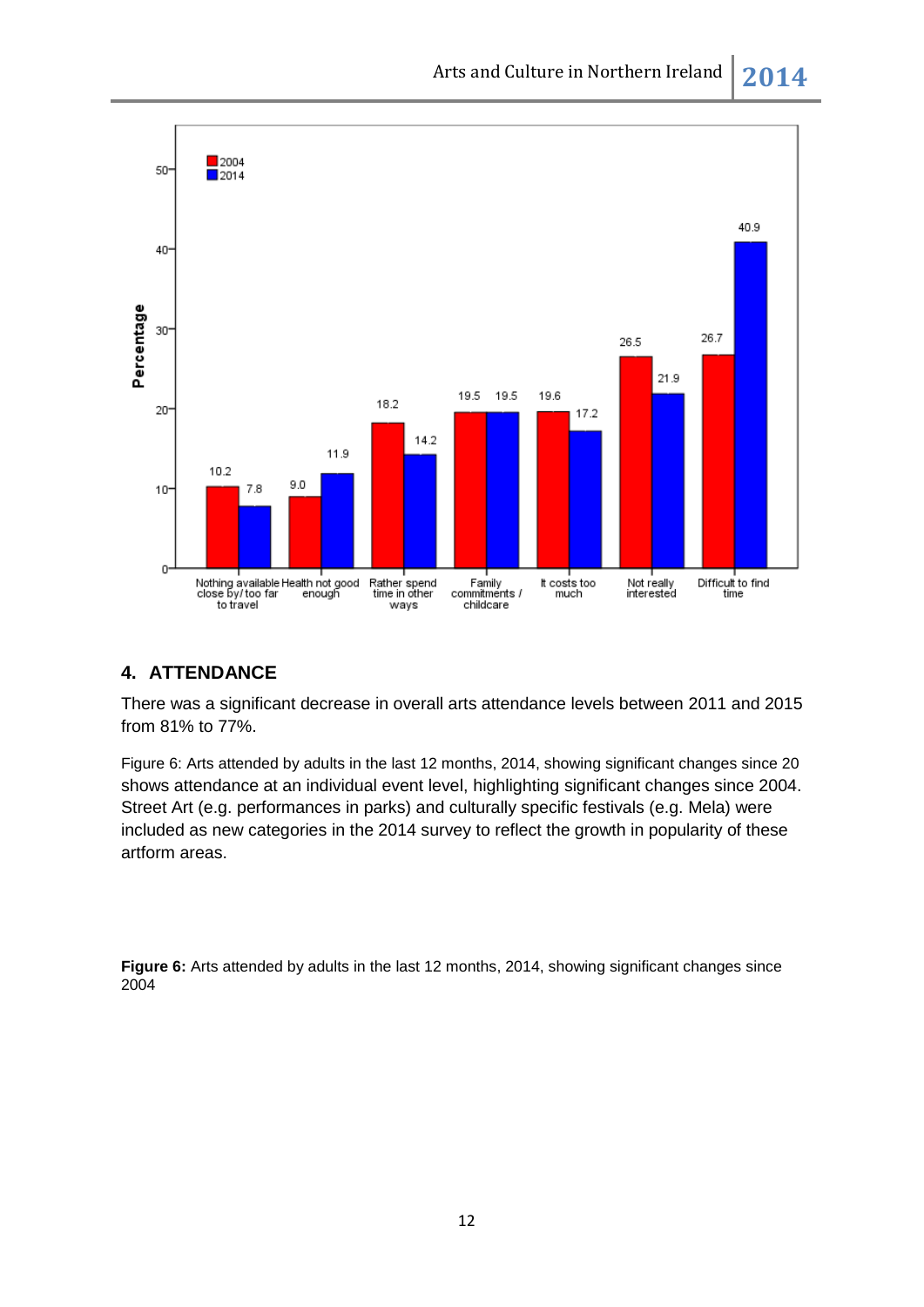

With the exception of visits to a museum, which increased from 17% to 28% there were no significant changes in attendance at individual events when compared to 2004.

The same proportion of men and women attended an arts event in 2014 (77%). However, at an individual event level there was some variability by sex, particularly within the following areas:

- An arts festival (9% men; 14% females)
- A folk, traditional music or world music performance (12% men; 9% females)
- A craft exhibition (8% men; 15% females); and
- An exhibition of art (8% men; 12% females)

<span id="page-12-0"></span>**Figure 7:** [Arts attended by adults in the last 12 months, 2004 to 2014, showing no events attended,](#page-12-0)  [1+ event attended and 3+ events attended](#page-12-0) shows attendance / non-attendance rates at the arts for three key groups: those not attending any events; those attending 1 or more events and those attending 3 or more events. Attendance at 3 or more events shows long-term growth (by 6 percentage points) when compared to 2004). Non-attendance shows a continued and steady downward trend.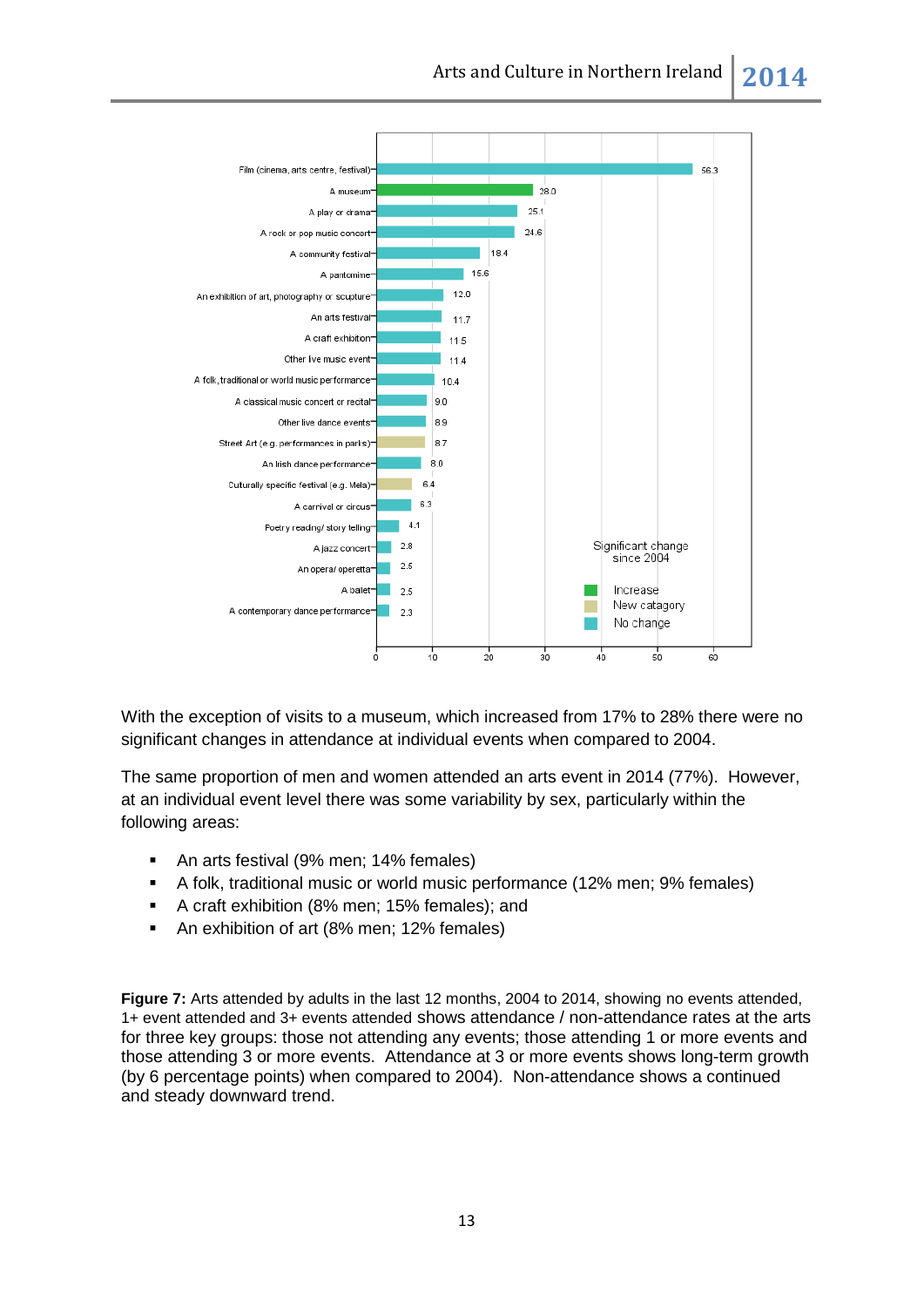**Figure 7:** Arts attended by adults in the last 12 months, 2004 to 2014, showing no events attended, 1+ event attended and 3+ events attended



An analysis of the characteristics of adults attending 3+, compared to 1+ event shows that:

- women are more likely to attend than men;
- the largest proportion of adults attending are aged between 25 and 34 (compared to 16 and 24 for 1+ events);
- A larger proportion of the audience is comprised by adults in the upper socioeconomic group; and
- Adults are more likely to attend an art exhibition, a museum or play / drama

#### <span id="page-13-0"></span>**5. PARTICIPATION**

[Figure 8: Arts participation by adults in the last 12 months, 2014, showing significant](#page-14-1)  [changes since 20](#page-14-1) shows arts participation by adults in 2014, highlighting any significant changes since 2011.

There was no change in participation levels between 2011 and 2014 which remained at 30%. A comparison with 2004 demonstrates a significant change in adult participation in the arts, increasing by 7 percentage points.

Compared to 2011, there were no significant changes in participation in any of the individual categories. Craft remains the most popular activity with 11% of the adult population taking part in 2014. This contrasts significantly compared to 2004 when participation rates in craft were recorded at 7%.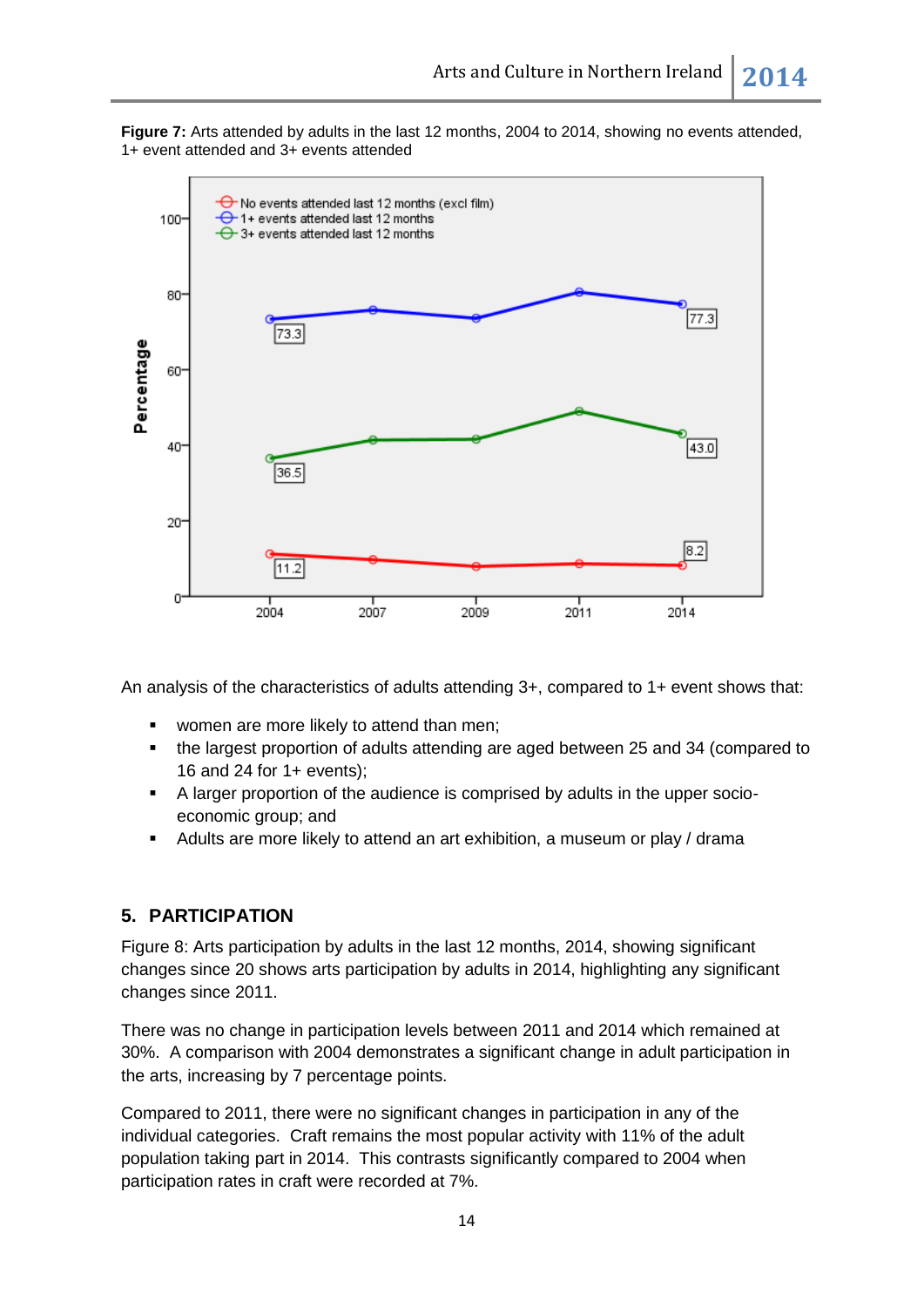

#### <span id="page-14-1"></span>**Figure 8: Arts participation by adults in the last 12 months, 2014, showing significant changes since 2004**

- In 2014, slightly more women than men participated in the arts (31% compared to 29%). Male participation rates have increased significantly since 2004, growing by 10 percentage points. Growth in male participation over this period has been particularly strong in the categories 'photography and film-making' and 'singing or playing a musical instrument.'
- <span id="page-14-0"></span> Figure 8 shows adult participation rates in the arts between 2004 and 2014. Based on a constant and standardised definition used over this period, the proportion of population participating in the arts has increased significantly by 7 percentage points.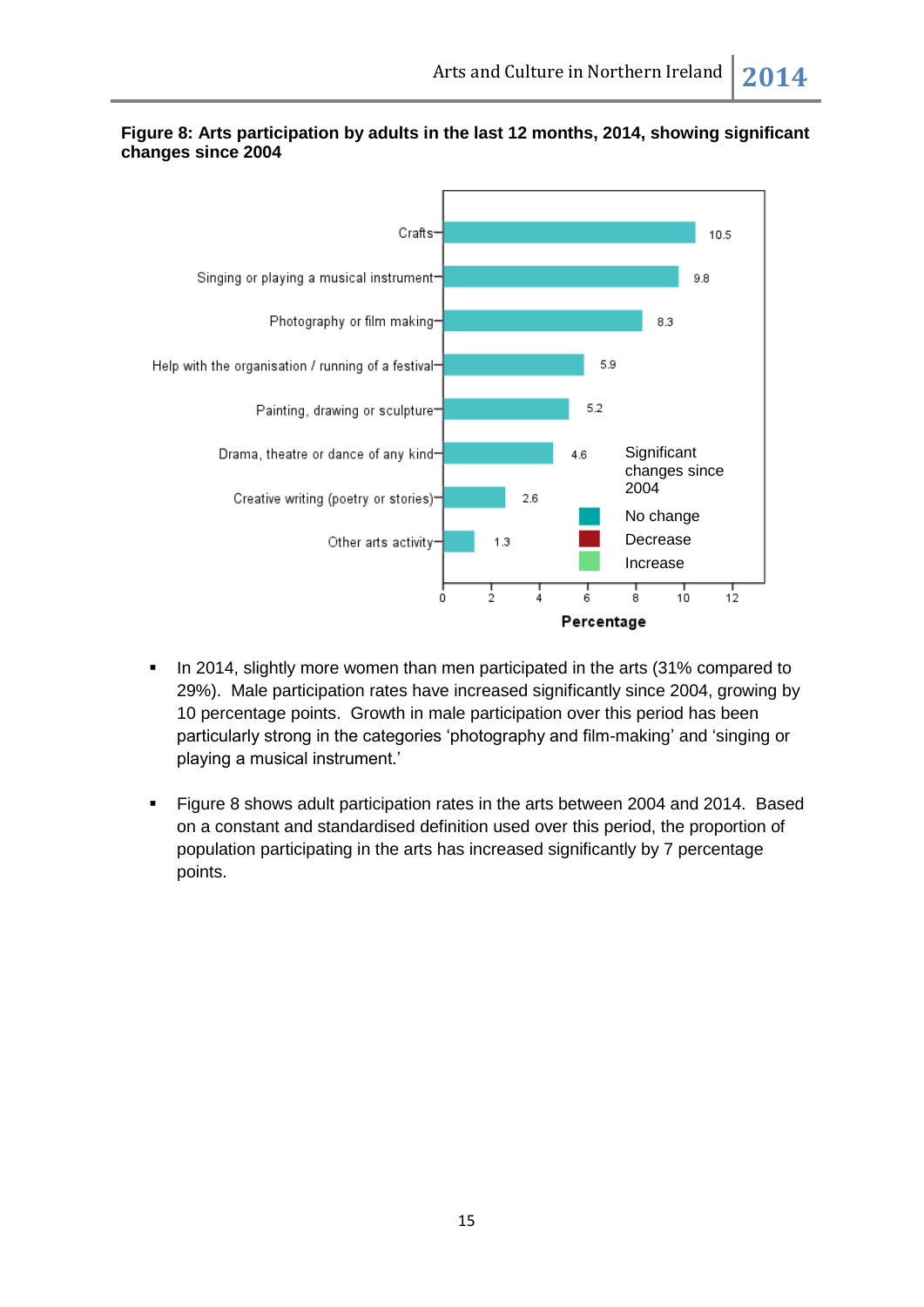



In 2014, analysis by age range shows that participation was greatest for those aged between 16 and 24, at 42%. Based on the long-term trend, this age group has consistently demonstrated the highest participation levels. The proportion of 25 to 34 year olds participating has shown the sharpest increase across the same 10 year period, increasing by 17 percentage points between 2004 and 2014.

### <span id="page-15-0"></span>**6. ATTITUDES TO THE ARTS**

There is a broad consensus across demographic groups on the actual and tangible contributions that culture and the arts make in community building, personal development and enhancing the image and profile of Northern Ireland (Table 2: [Attitudes to the Arts,](#page-17-0)  [2004 to 2011.](#page-17-0)

Adults think very highly of the arts in general with over three quarters agreeing that they help to enrich the quality of our lives.

Support for some form of public spending on the arts is substantial, about three quarters of adults in 2011 agreed that there should be some form of public support for the arts, a figure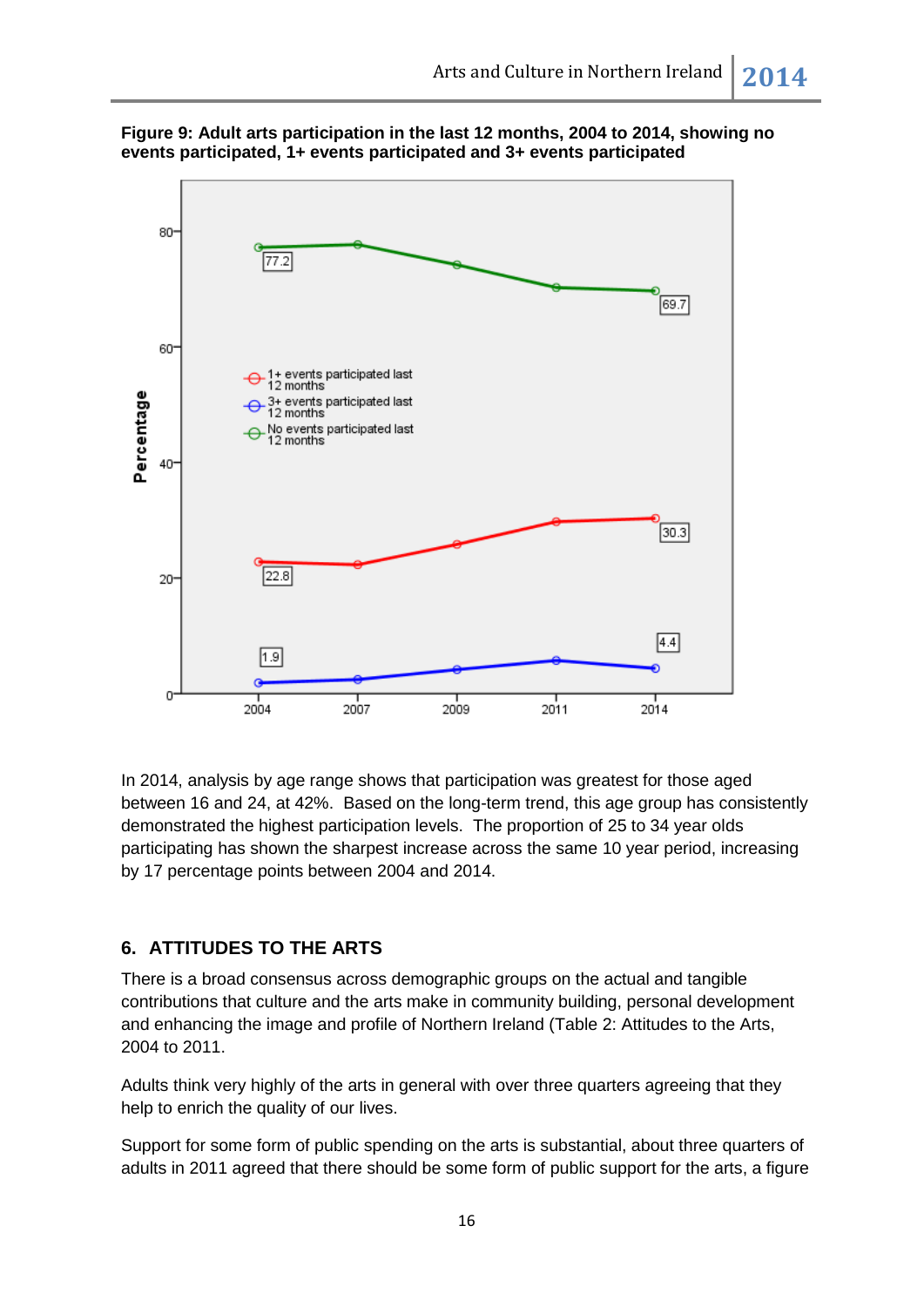that has been remarkably stable through the sharp fluctuations in economic prosperity over the past 10 years.

When adults are asked about the value of the arts in general, without considering its financial cost or comparing their values to something else, adults express strong support. This is evident in the survey question which asks whether children should have the opportunity to learn to play a music instrument or participate in other arts activities (nearly 100% agree).

Despite continuing support for public funding over time, it tends to remain broad but weak. When survey respondents are given the chance to choose between 'strongly support' or 'somewhat support' public funding, most choose the latter. This is illustrated by the 2011 survey findings which show that 47% 'agree' there should be public funding for the arts, with 28% 'agreeing strongly'.

Despite this, findings do suggest an increasingly larger proportion of the adult population agreeing 'strongly' with public funding for the arts, a suggestion that its value is becoming more embedded, particularly by those who engage in it.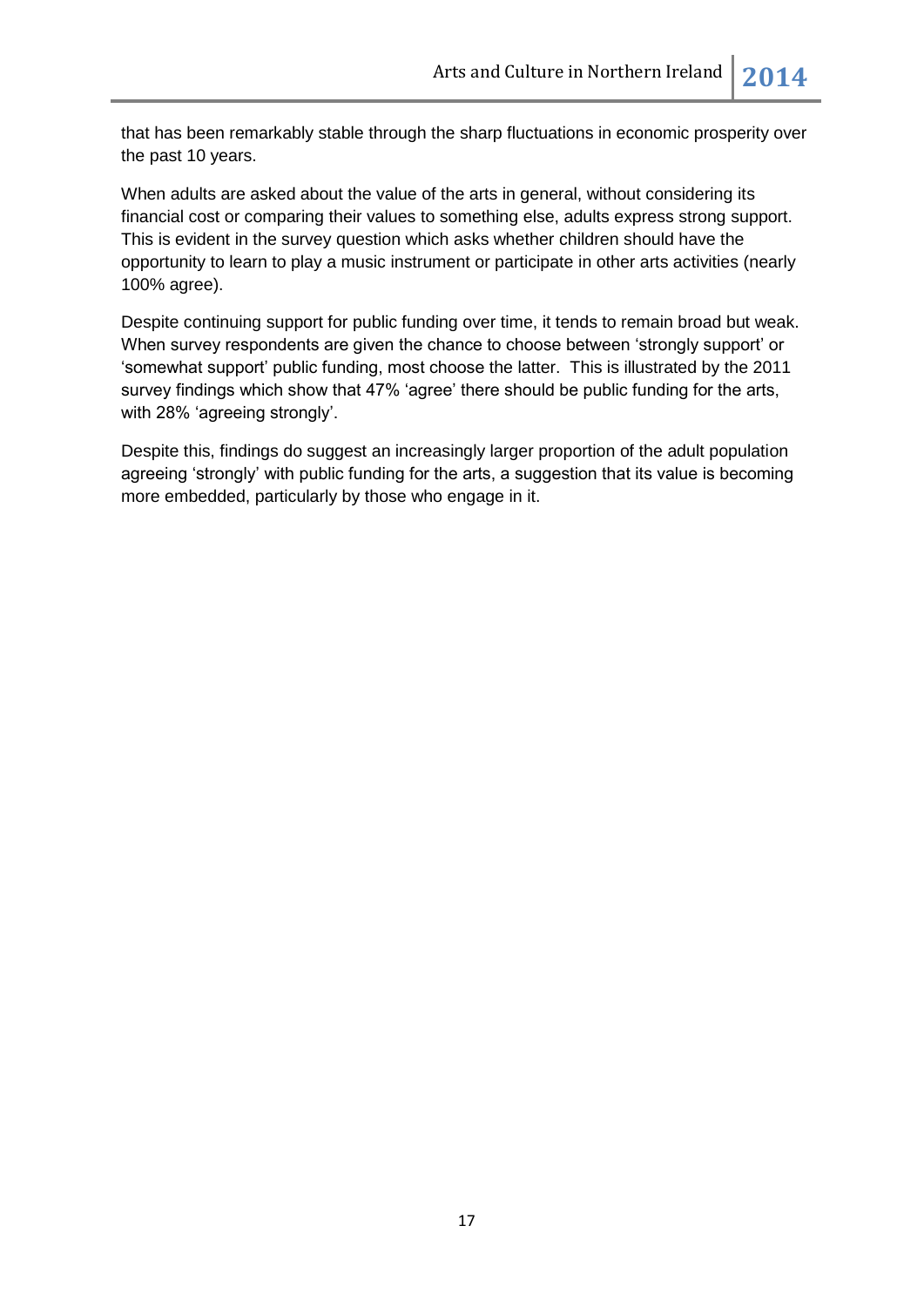## <span id="page-17-0"></span>**Table 2: Attitudes to the Arts, 2004 to 2011**

|                                                                                     |                 | 2004                     | 2007  | 2009  | 2011  |
|-------------------------------------------------------------------------------------|-----------------|--------------------------|-------|-------|-------|
| believe it is right that there should be<br>public funding of arts and culture      | Agree           | 78.3%                    | 79.7% | 78.8% | 75.3% |
| projects                                                                            | <b>Disagree</b> | 7.2%                     | 6.2%  | 7.6%  | 9.6%  |
|                                                                                     | Neither         | 14.5%                    | 14.1% | 13.6% | 15.1% |
| Arts and cultural activity helps to bring<br>visitors to Northern Ireland           | Agree           | 85.8%                    | 86.1% | 88.7% | 87.5% |
|                                                                                     | Disagree        | 4.3%                     | 2.9%  | 3.0%  | 2.9%  |
|                                                                                     | Neither         | 9.9%                     | 11.1% | 8.3%  | 9.6%  |
| The arts funded by the Government<br>are just for a small minority                  | Agree           |                          | 31.6% | 31.3% | 31.0% |
|                                                                                     | <b>Disagree</b> | ÷,                       | 40.0% | 45.1% | 45.0% |
|                                                                                     | Neither         |                          | 28.4% | 23.6% | 24.0% |
| I support my local authority in<br>spending money on arts and culture in<br>my area | Agree           | 65.6%                    | 70.8% | 66.5% | 66.8% |
|                                                                                     | <b>Disagree</b> | 17.8%                    | 11.1% | 16.6% | 15.7% |
|                                                                                     | Neither         | 16.6%                    | 18.1% | 16.9% | 17.6% |
| Arts and culture is open to everyone<br>in Northern Ireland regardless of           | Agree           | 81.1%                    | 85.1% | 84.5% | 85.9% |
| differences in religion, ethnic origin or<br>social class                           | <b>Disagree</b> | 9.4%                     | 5.5%  | 5.9%  | 4.0%  |
|                                                                                     | Neither         | 9.4%                     | 9.4%  | 9.6%  | 10.1% |
| Arts and cultural activity helps to<br>enrich the quality of our lives              | Agree           | 79.3%                    | 79.7% | 82.1% | 81.3% |
|                                                                                     | <b>Disagree</b> | 4.2%                     | 4.0%  | 4.5%  | 4.6%  |
|                                                                                     | Neither         | 16.5%                    | 16.3% | 13.4% | 14.0% |
| I believe artists and arts organisations<br>contribute a lot to society             | Agree           |                          | 70.3% | 71.1% | 71.0% |
|                                                                                     | <b>Disagree</b> | ÷,                       | 6.1%  | 9.5%  | 10.0% |
|                                                                                     | Neither         | $\overline{\phantom{0}}$ | 23.6% | 19.4% | 19.0% |

Notes:

1. No attitudinal questions were included in the 2014 survey

2. Categories 'agree' and 'disagree' are conflation of interview categories strongly agree and agree and strongly disagree and disagree